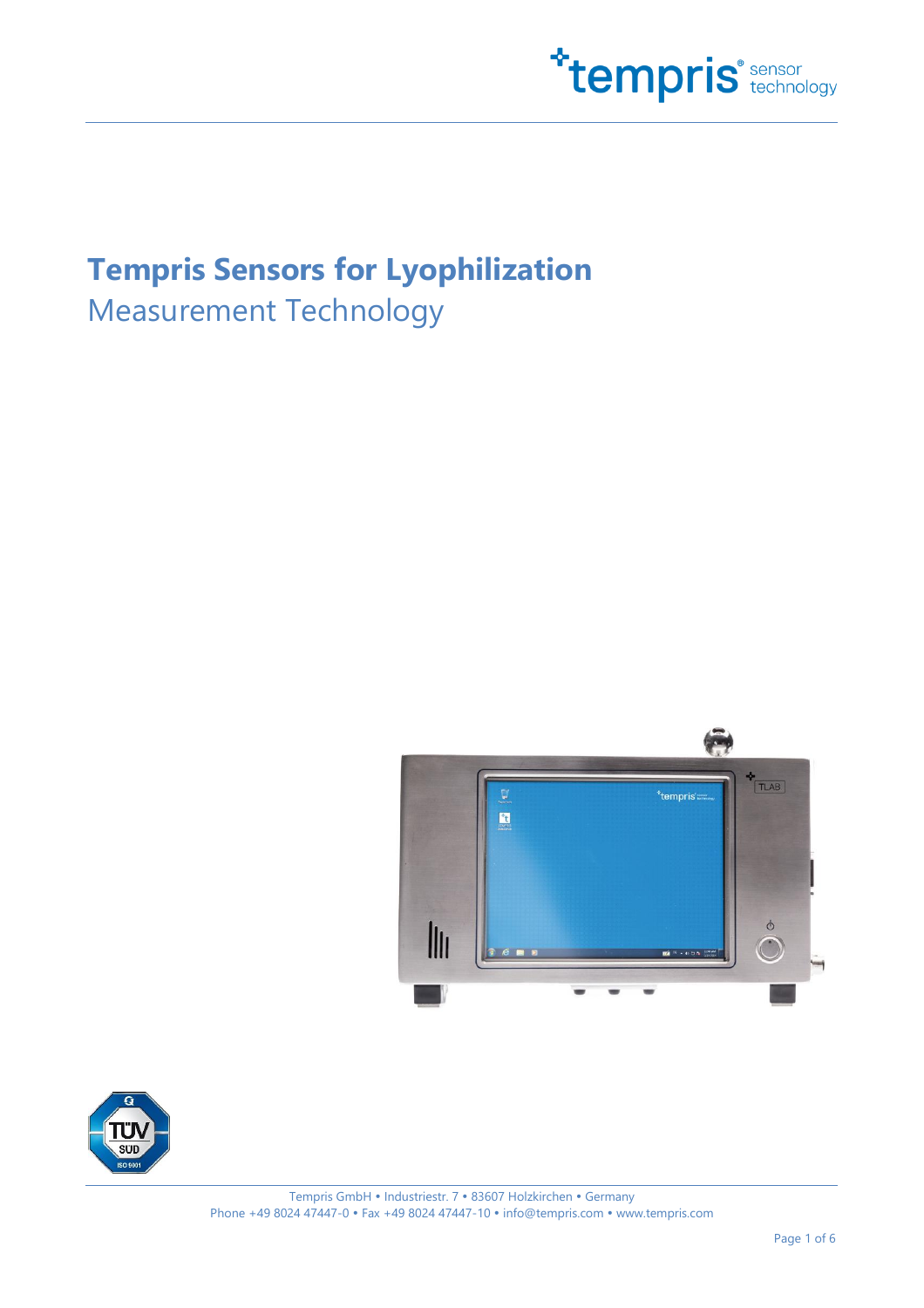

### **Measurement Technology**

### T**START**



#### **Application:**

Laboratory Freeze Dryers with Acrylic Plastic DoorScope of delivery

Delivered along with four sensors, calibration certificate TDS Software for real-time data monitoring, antenna for acrylic door and accessories, installation guide and operational manual. For data visualization, an external PC/Laptop (Windows 7 or 8 requested) is required. Simple and quick to operate.

T**LAB**



**Application:** Scale-up / transferScope of delivery Delivered along with up to 16 sensors including calibration certificate; external or internal antenna (CIP/SIP), accessories, TDS software operating manual and installation guide. The measurement data are stored directly on the TLAB unit in real-time. The measurement system is mounted with a few simple steps and immediately ready to use. Options: GAMP5/ 21CFR Part 11, IQ/OQ documentation, engineering support for system adaptation (URS) and installation, training.

#### T**PRO**



#### **Application:**

Commercial productionScope of delivery

Delivered along with up to 16 sensors including calibration certificate, CIP/SIP antenna kit with antenna multiplexer, accessories, PLC/SCADA interface for automation and GAMP5/ 12CFR Part 11 compliant, TDS software operating manual and user manual, IQ/OQ documentation, engineering support for system adaptation (URS) and installation, sensor handling solutions at RABS/Isolator via RTP, automated loading/unloading, training, etc.

The measurement data are stored directly on the TIRU radio interrogation unit and on the PLC/SCADA computer in real-time.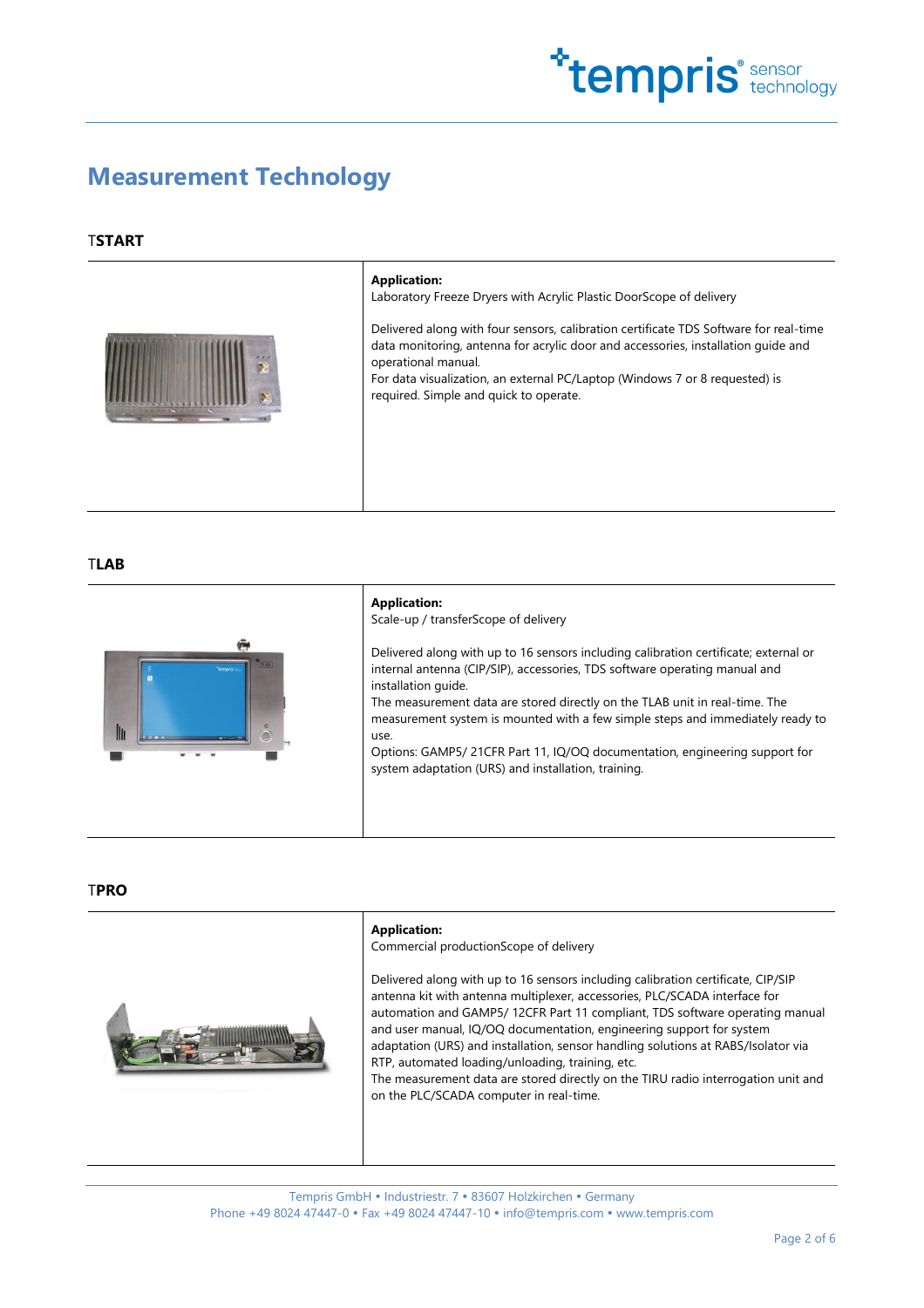

## T**DS** Tempris DataServer software

- Tempris system configuration
- Real-time data monitoring
- Online or offline data visualization
- Data logging and log file reports
- User administration
- Audit trail
- Backup
- CSV export
- Fully configurable automation interfaces to PLC, SCADA, data recorders
- Sensor function check
- cGMP/GAMP5 and FDA 21 CFR Part 11 compliance



| TTMD015 President                                           |                                                         |                                                    |                                                      |
|-------------------------------------------------------------|---------------------------------------------------------|----------------------------------------------------|------------------------------------------------------|
| File Edit Data Text Graphics Config Automation Options View | Help                                                    | Fuit                                               | <b>TDS</b> Config view                               |
| $E \rightarrow 96$ $R$ 2                                    |                                                         |                                                    |                                                      |
| General<br>Configuration Rie                                | Salad<br>Config<br>Save Config                          |                                                    |                                                      |
| Text Services<br>Cornert                                    |                                                         |                                                    |                                                      |
| Test comment                                                |                                                         |                                                    | Tempris system configuration                         |
|                                                             |                                                         |                                                    | Configuration and activation of up to 16 sensors     |
|                                                             |                                                         |                                                    |                                                      |
|                                                             |                                                         |                                                    | Importing and managing sensor coefficient files      |
| Channel / Arismna Configuration<br><b>Actue Channels</b>    |                                                         |                                                    | Sensor parameter retrieval                           |
| $\Lambda$                                                   | 8 9 10 11 12 13 14 15                                   |                                                    |                                                      |
|                                                             |                                                         |                                                    | Sensor-specific measuring range selection            |
|                                                             | Service Call<br>Data                                    |                                                    | Measuring interval setting 1 to 600 seconds          |
|                                                             |                                                         |                                                    |                                                      |
| <b>Maasimood</b><br>Mean present interval (d)               |                                                         |                                                    | Saving and loading system configurations             |
| п.                                                          |                                                         |                                                    |                                                      |
|                                                             |                                                         |                                                    |                                                      |
|                                                             |                                                         |                                                    |                                                      |
|                                                             |                                                         |                                                    |                                                      |
| <b>Ret</b><br>Heatare                                       | Sensor<br>Quest                                         | tempris                                            |                                                      |
|                                                             |                                                         | admin (Administrator)                              |                                                      |
|                                                             |                                                         |                                                    |                                                      |
|                                                             |                                                         |                                                    |                                                      |
|                                                             |                                                         |                                                    |                                                      |
|                                                             |                                                         |                                                    |                                                      |
|                                                             |                                                         | <b>Signal</b>                                      | <b>TDS</b> Text view                                 |
| Erit Data Test Graphics Coolig Automation Options Year Help |                                                         |                                                    |                                                      |
|                                                             | Temperature [°C]                                        |                                                    |                                                      |
| Chevrol Tennesters PCL                                      | Channel Temperstore [10]                                |                                                    |                                                      |
| 1 off                                                       | 9 off                                                   | <b>IRU System Time</b><br>4/20/2015 3:47 52 PM LOC | Real-time temperature readings                       |
| $2$ off                                                     | 10 off                                                  |                                                    |                                                      |
| 3 off                                                       | $11$ off                                                |                                                    | Temperature display in Celsius, Fahrenheit or Kelvin |
|                                                             |                                                         |                                                    | Option to show signal strength displays              |
| 422.4                                                       | 12 23.7                                                 |                                                    |                                                      |
| 5 off                                                       | 13 24.2                                                 |                                                    | Option for fading in the antenna selection           |
| 6 off                                                       | 14 off                                                  |                                                    | Text View Screenshot and Printout                    |
| 7 off                                                       | 15 off                                                  |                                                    |                                                      |
| 8 off                                                       | 16 24.3                                                 |                                                    |                                                      |
|                                                             |                                                         |                                                    |                                                      |
|                                                             |                                                         | Measurement interval is)                           |                                                      |
|                                                             |                                                         |                                                    |                                                      |
| Divilia.<br>Torne                                           | <b>Business</b> Coun<br>Institution DocHesser DotLegges | tempris                                            |                                                      |
|                                                             |                                                         | actmin (Administrator)                             |                                                      |
|                                                             |                                                         |                                                    |                                                      |
|                                                             |                                                         |                                                    |                                                      |
|                                                             |                                                         |                                                    |                                                      |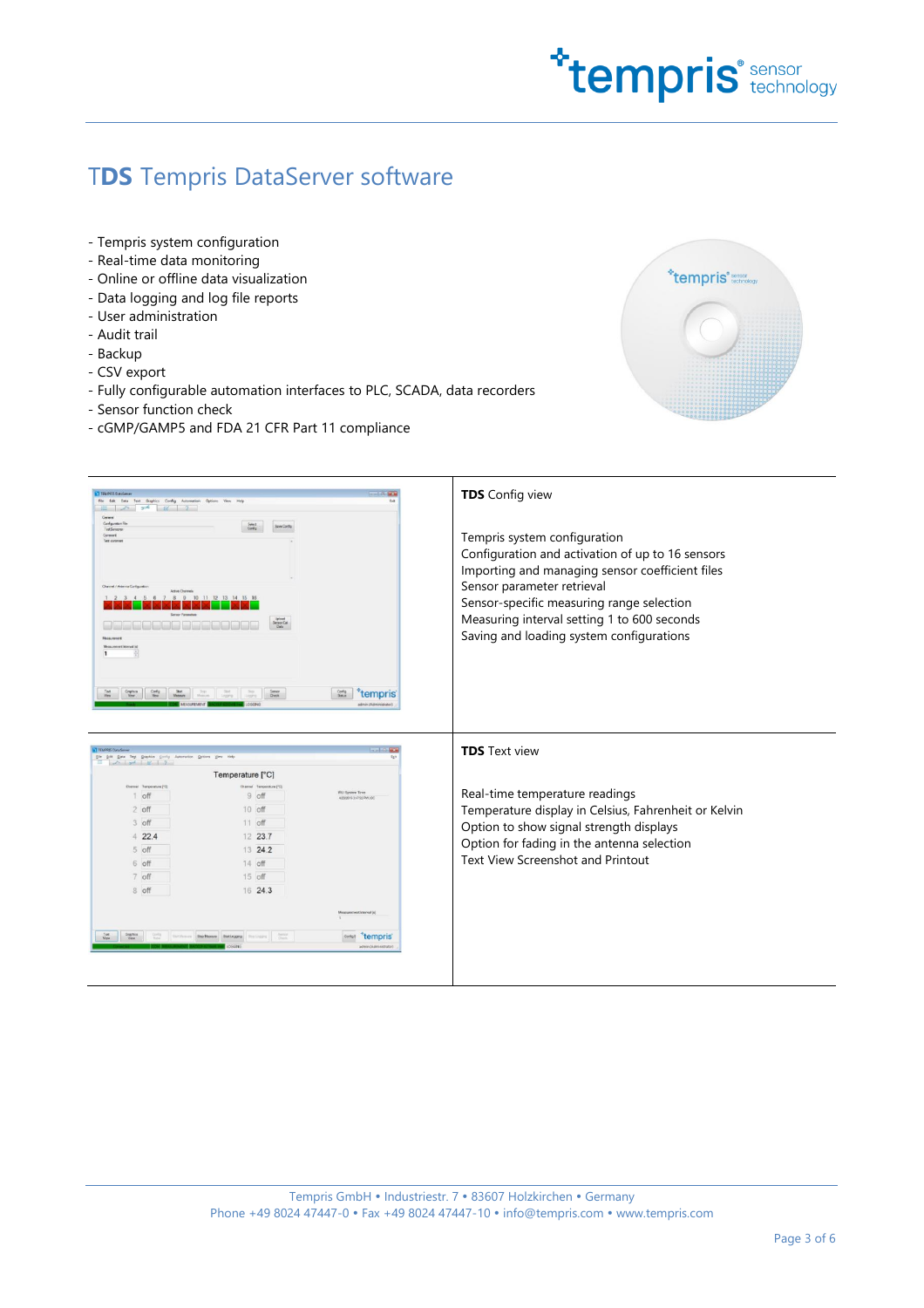

| TEMPES DataServer (Drihempris data)/lemifentanii GEA test 2dlog<br>File Edit Data Text Graphics Config Automation<br>$\mathbb{R}$ $\sim$ $\sim$ $\approx$ $\approx$ $\approx$ $\approx$ $\approx$ $\sim$<br>Remifentanii GEA test 2<br>$40 -$<br>$\frac{1}{2}$<br>$30 -$<br>$20 -$<br>10<br>E<br>ature [<br>$\circ$<br>$Time$<br>$-20$<br>Show All<br>Data<br>$-30$<br>$-40$<br>$Z$ com<br>Pan<br>0.00.00<br>5:33:20<br>11:06:40 16:40:00<br>Time [rel h] Begin: 3/10/2015 1:14:40 PM<br>22:13:20<br>28:39:25<br>Clear Date<br>Text<br>View<br>$\frac{C_{\rm max} - C_{\rm max}}{C_{\rm max}}$<br>Stattforces Stychlosom Statingpog Stylingpog<br>tempris<br>Graphics<br>View<br>Davig E.                                                | <b>TDS</b> grafic view<br>Graphical measurement data display in real-time or in offline mode<br>Selection of sensors to be displayed<br>Display of secondary plots for indicating signal-to-noise ratios and<br>antenna assignments<br>Temperature display in Celsius, Fahrenheit or Kelvin<br>Absolute or relative time axis labeling<br>Measuring point reading with data display in tooltip window<br>Zoom and pan functions<br>Selectable plot colors, plot point types, line types and widths<br>Graphic view screenshot and printout                                                                                                                    |
|------------------------------------------------------------------------------------------------------------------------------------------------------------------------------------------------------------------------------------------------------------------------------------------------------------------------------------------------------------------------------------------------------------------------------------------------------------------------------------------------------------------------------------------------------------------------------------------------------------------------------------------------------------------------------------------------------------------------------------------|---------------------------------------------------------------------------------------------------------------------------------------------------------------------------------------------------------------------------------------------------------------------------------------------------------------------------------------------------------------------------------------------------------------------------------------------------------------------------------------------------------------------------------------------------------------------------------------------------------------------------------------------------------------|
| <b>TEMPRIS® TDS Log File Report</b><br>Process Information<br>In Stat (LOC/UTC)<br>110229010.809<br>0.543.00V (1TC)<br>Pinkel 11020015 110217 (LOC<br>Page 13                                                                                                                                                                                                                                                                                                                                                                                                                                                                                                                                                                            | <b>TDS</b> Log File Processing and Log File Reports<br>Tempris log files conform to FDA 21 CFR Part 11:<br>Authenticity and integrity of log files secured by encrypted data-<br>section checksums, log files secured against manipulation<br>Log file processing in real-time or offline mode<br>Log file reports with unchangeable user identification and complete<br>Information about Tempris system configuration<br>Log file template system with up to 10 user definable data fields                                                                                                                                                                  |
| 0 12<br>Edit Data Text Griphics Config Automation Options View Help<br>Temperature [°C]<br><b>NT</b> back Optio<br>Channel Temperature [C]<br>IRU System Time<br>23/54/2013 17 17:17:LOC<br>1 off<br>Output Time Zone to Document<br>$2$ off<br>(UTC) Dublin, Edinburgh, Lisbon, Londo<br>3 off<br>Output Time Option<br>40,04/2015 12:16:07<br>7 Single Timestary<br>Culture Time Gost Int.<br>421.3<br>End time<br>23/04/2015 17:17:17<br>5 off<br>Loaded Files (Info)<br>6 off<br>7 off<br>$\omega$<br>Cancel<br>8 off<br>Test Graffics Cordig Stat Stat Lat Lat Senate<br>Men Man Mars Memory Numers (1997) Lagrang Double<br><b>Externe Tempris</b>                                                                                 | <b>TDS</b> CSV export<br>Tempris measurement data export in CSV format for further<br>processing in spreadsheet programs such as Microsoft Excel.<br>Selection of the sensors to be exported<br>Selection of the time zone for the exported timestamps<br>Options for selecting the time window for the data export<br>Option to define the output time grid                                                                                                                                                                                                                                                                                                  |
| General Setup<br>Satur Curry as Markus Cole<br>Value Cutsuts (Modbus Holding Register)<br><b>El Enable Automation</b><br><b>Base Regater</b><br><b>Measurement Indicator Channel</b><br>IP Address<br><b>B</b> Modous Master (Clert)<br>192.168.1.171<br>$Q$ eck<br>C Range 0-20 mA<br>Object Type<br>(C) Modous Street (Server)<br># Range: 4 - 20 mA<br>$ T $ nin $ T $<br>[7] Min T<br>$1 - 6460$<br>$+2000$<br>2 <sup>1</sup><br>10<br>$\overline{z}$<br>Invald Temperature [12]<br>3 <sup>2</sup><br>11<br>3:<br>4 <sup>2</sup><br>12<br>Digital Input Addressing (Start/Stop M<br>54<br>13<br>12<br>13<br><b>Input Address Channel</b><br>14<br>7 <sup>6</sup><br>15<br>14<br>15<br>87<br>16 15<br>87<br>16 15<br>$\sim$<br>Cancel | <b>TDS</b> Automation<br>Freely configurable automation interface for Modbus TCP<br>communication with programmable logic controllers (Allen Bradley,<br>Siemens SPS, Opto, etc.), SCADA systems and data recorders<br>(Zokogawa, Eurotherm, etc.)<br>Operation either as Modbus Master (Client) or as Modbus Slave<br>(Server)<br>Modbus IP address selection<br>Up to 16 data channels (Modbus Holding Registers)<br>Up to 16 status lines (Modbus Coils)<br>Measured value output optionally as flow point temperatures, as<br>flow point current values, or as 4-20 mA or 0-20 mA values<br>Tmin/Tmax temperature scaling for 4-20 mA or 0-20 mA outputs. |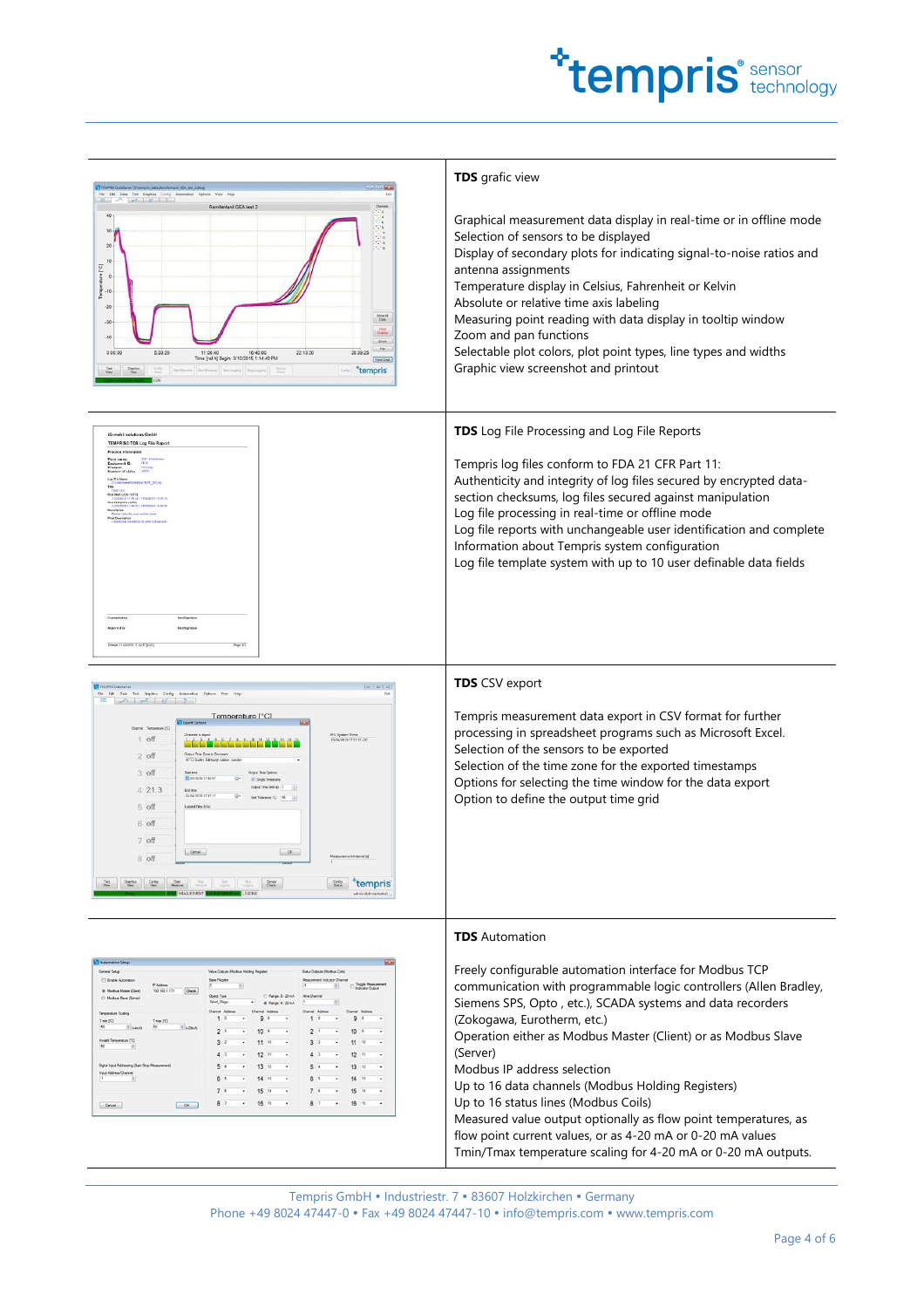